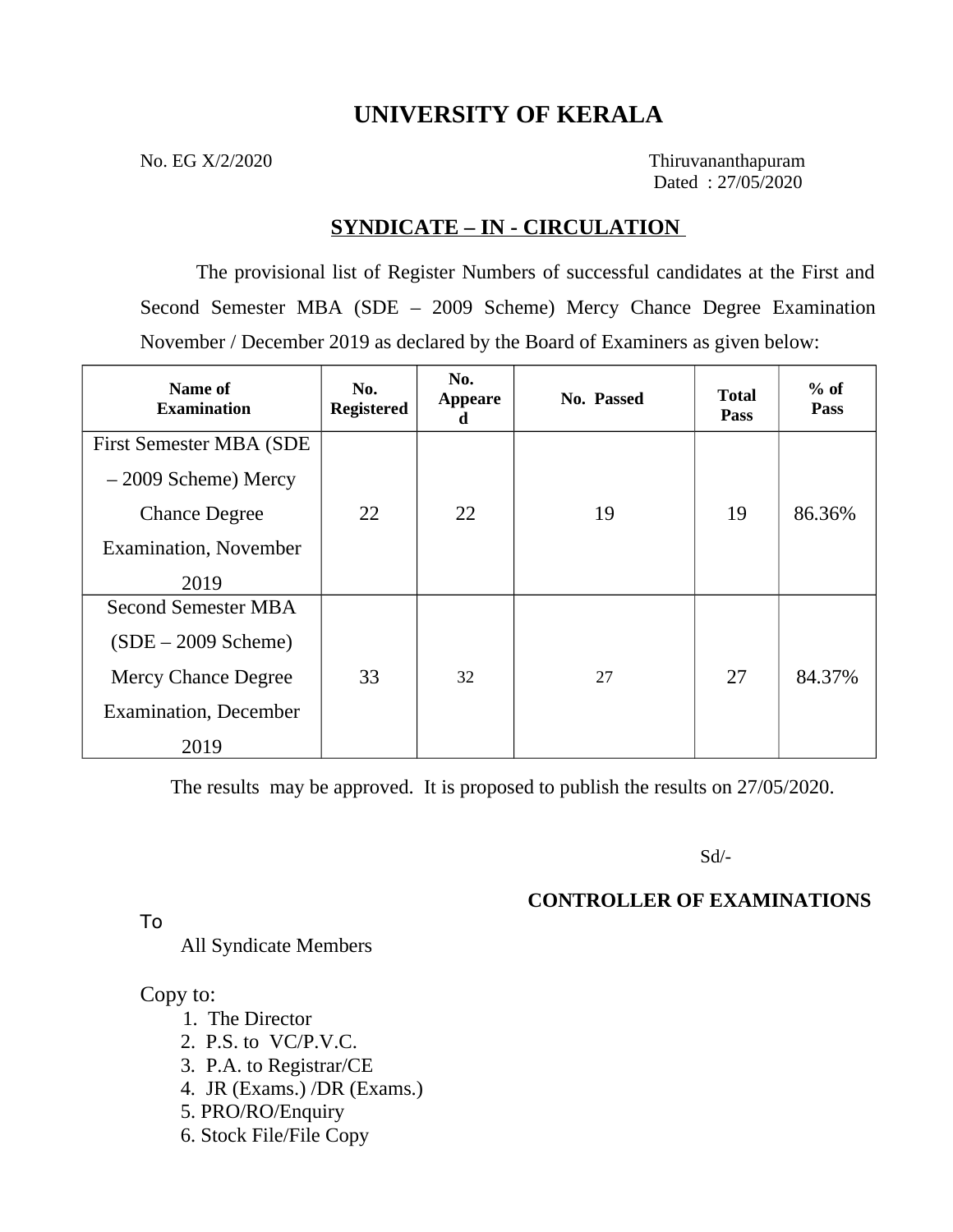No. EG X/2/2019

### **UNIVERSITY OF KERALA**

#### **NOTIFICATION**

The following are the Provisional lists of successful candidates at the First and Second Semester MBA (SDE – 2009 Scheme) Mercy Chance Degree Examination November / December 2019.

 The application for scrutiny with the prescribed fee should reach this Office on or before 12/06/2020.

### **FACULTY : MANAGEMENT STUDIES**

# **FIRST SEMESTER MBA (SDE – 2009 SCHEME) MERCY CHANCE DEGREE EXAMINATION, NOVEMBER 2019**

#### **CENTRE : SCHOOL OF DISTANCE EDUCATION, PALAYAM**

| <b>Passed Register Numbers</b>                   | $\ddot{\cdot}$ | 16001 | 16002 | 16003 | 16004  |  |
|--------------------------------------------------|----------------|-------|-------|-------|--------|--|
|                                                  |                | 16005 | 16006 | 16007 | 16008  |  |
|                                                  |                | 16009 | 16010 | 16011 | 16012. |  |
| <b>CENTRE : ST. MICHAEL'S COLLEGE, CHERTHALA</b> |                |       |       |       |        |  |
|                                                  |                |       |       |       |        |  |

| <b>Passed Register Numbers</b> | 16021 | 16022 | 16023  | 16024 |
|--------------------------------|-------|-------|--------|-------|
|                                | 16027 | 16028 | 16029. |       |

Sd/-  **CONTROLLER OF EXAMINATIONS** 

University Buildings, Thiruvananthapuram, Dated : 27/05/2020